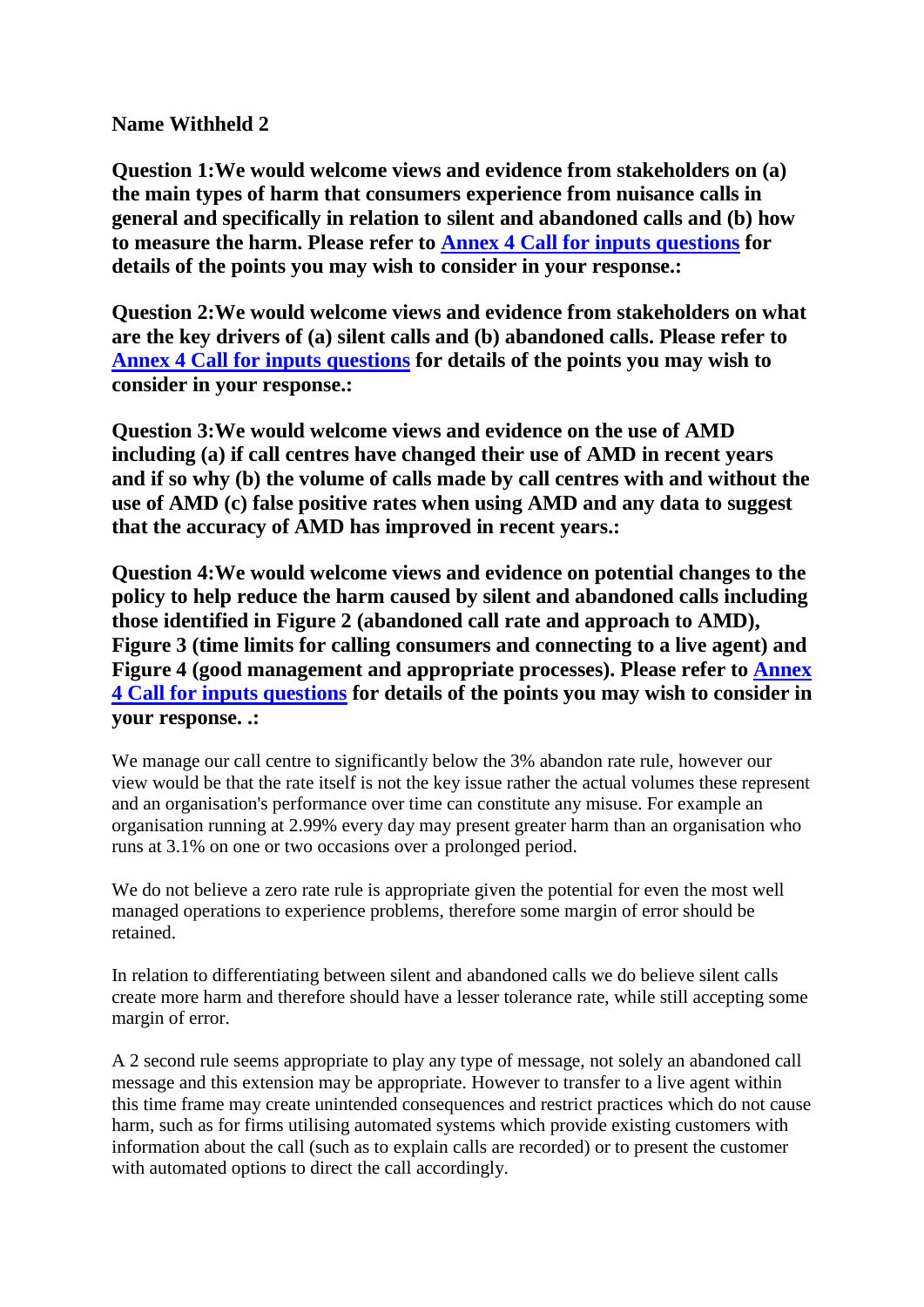**Question 5:We would welcome views and evidence on potential changes that could be made to the policy relating to the a) current five general examples of persistent misuse (misuse of automated calling systems, number-scanning, misuse of a CLI facility, misuse for dishonest gain ? scams, and misuse of allocated telephone numbers) or b) other examples of persistent misuse. Please refer to Annex 4 Call for inputs questions for details of the points you may wish to consider in your response.:**

We believe the use of rotating CLI, Mobile CLI and Local geographic CLI are all forms of misuse as they would seem to be used with the sole purpose of disguising the calling party, therefore removing the customer's ability to choose to refuse to talk to a particular party.

We believe there is a place for automated calling systems, particularly for non-marketing calls.

A firm attempting to make contact with an existing customer for a non-sales purpose will have a legitimate need to speak to the customer and it will often be in the customer's best interests to receive the phone call.

For debt collection purposes a firm will attempt to make contact with a customer to enable discussions to take place as to how to reach an appropriate and affordable solution for the customer regarding their debt. This is a vital step in preventing the debt escalating (such as through to legal action if no contact is made), and is aligned to the FCA's principles of Treating Customers Fairly. Details as to who is calling are provided at the start therefore customers are still presented with the ability to choose not to speak to an organisation if they do not wish to.

Where the contact being attempted is as a result of a regulated contracted relationship between a company, their agent and the customer, in relation to the management of a product or service where there is potential consumer detriment from contact not being made then this should be recognised as fundamentally different from non-contractual or cold sales calling. As such a one size fits all policy for use of automated calling systems would be too broad and we would urge Ofcom to consider an appropriate approach given the nature of the relationship and the purpose of the call. Taking longer than 2 seconds to transfer to a live agent may not as a blanket rule lead to harm or be considered a misuse depending on the existing relationship between the customer and the firm.

In addition automated calling systems can deliver the following benefits:

Prevent abandoned calls. (No abandoned calls)

Gives customers a method of opting out (a customer can select 1 or 2 to either talk to us or not)

Always plays a message. (No silent calls)

No need for AMD to be utilised. (Lower risk of harm/misuse)

Providing the system is well managed and overseen it can deliver benefits to customers rather than create harm.

## **Question 6:We have not identified any significant changes to this section of the policy, relating to the issuing of notifications, at this stage. However, we**